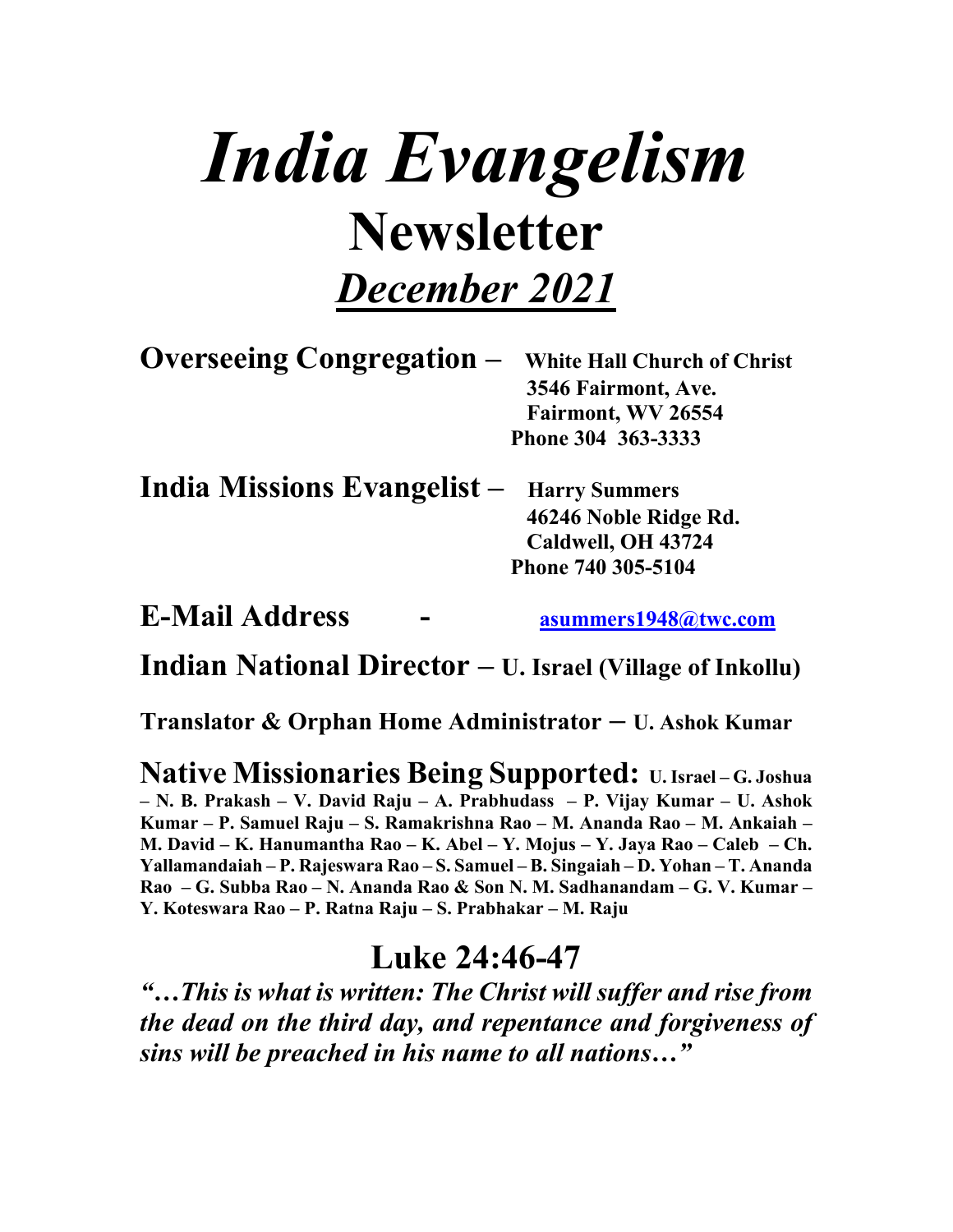## **476 Baptisms Reported For The Months of August & September**

I just received 51 work reports from our native missionaries. Twenty-five were for the month of August and twenty-six were for the month of September. They reported 476 baptisms given for those two months but I'm sure there were many more than that. A few of our preachers did not send in their reports and some of the reports that were sent in didn't give us the number they had baptized. We do have 476 on record for two months and that's an impressive number for 30 Gospel preachers. They reported 249 in August and 227 in September. These baptisms are the fruit of their local works and the several Gospel meetings that each of them preach monthly. All of our 30 supported preachers are expected to send us a page long report of what they have accomplished in the Lord's service every month. I only have room in this newsletter to pass on a small snippet of what each one writes. The following excerpts are from the September reports. The reports are always a couple of months behind because of the turn around time it takes to get them translated and sent to me.

*U. Israel* – "I am glad to inform to you that about 43 person were baptized in the name of the Lord Jesus Christ for their remission of sins in some different places. 1. Nandhipadu 2. Bapatia 3. Santholu 4. Govada 5. Gunter. In this time face many problems by denomination people. At that time God was with us to save."

*U. Ashok Kumar* – "I am glad to inform you this month of September 2021 54 persons were baptized in the name of Jesus Christ for the remission of sins in the different places 1. Annavaram 2. Manguru 3. Darsi 4 Kothapeta in these places many denominational people and Hindu people attend the Gospel meetings. I take old preacher training school student to help."

*M. Raju* – "This month I preached word of God. Four Gospel meetings. Four persons were obeyed word of truth after meetings were baptized into the name of Jesus Christ. I request you pray for their spiritual lives."

*P. Rajeswara Rao* – "This month of September two days we conduct the Gospel meetings on  $16<sup>th</sup>$  &  $17<sup>th</sup>$  with brother U. Israel and U. Ashok Kumar. Some of our preachers attend the Gospel meetings. 5 persons obey the word of God and baptized in the name of Christ."

*Ch. Pedda Yallamandaiah* – "This month of September 2021 I have conducted two Gospel meetings at Ravinuthala and Renangavaram much gather 9 persons accept Jesus Christ as their Savior and baptized in the name of the Lord Jesus Christ. Please pray for their spiritual lives."

*S. Samuel* – "This month of September 2021 I preached word of God in four places 1. Ravuru 2. Vetapalem 3. Nandhiguntapalem 4. Swarna. Many people attend the Gospel meetings and Bible study classes. 16 persons accepted the word of God and baptized in the name of the Lord Jesus Christ. Please pray for them."

*B. Singaiah* – "This month of September 23rd, 2021 on day we conduct Gospel meetings with our preachers. Two men obeyed word of God and baptized in the name of Jesus Christ."

*T. Ananda Rao* – "I preached the word of God in three Gospel meetings: 1. Palem 2. Darmavaram 3. Ambedkar Nagar. Lot of people attend the Gospel meetings. 11 persons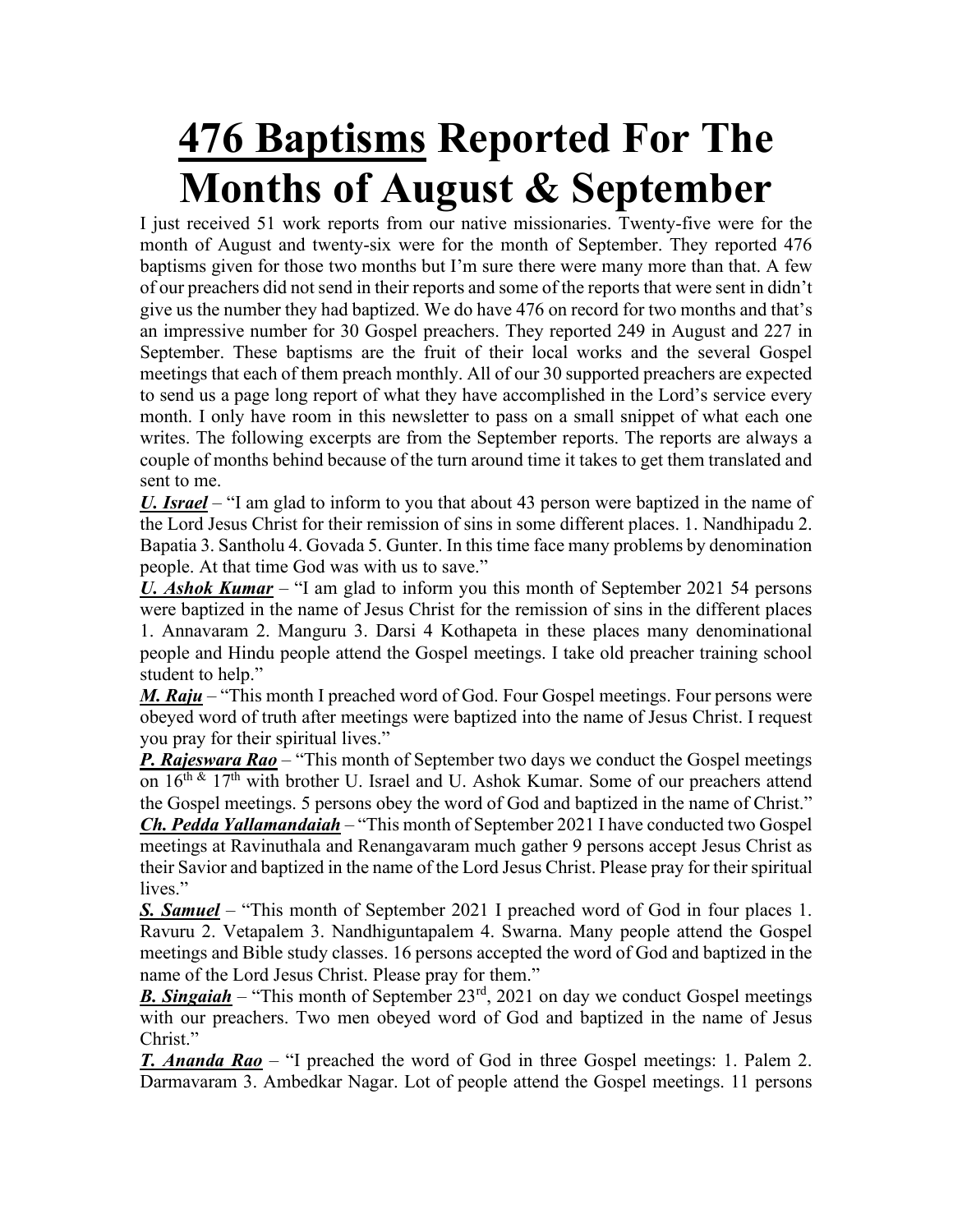obeyed the word of God and baptized in the name of Christ Jesus. Please pray for new souls."

*P. Rathna Raju* – "I am happy to inform you that about this month of September 2021 I preached word of God in three Gospel meetings in different places. 1. Chinnaganjam 2. Gonasapudi 3. Chinthagumppala. Many people attend the Gospel meetings. 14 persons accept word of God and baptized in the name of Christ."

*M. David* – "This month of September 2021 I conducted three Gospel meetings at different places 1. Prasangalapadu 2. Chavatapalem 3. Chalivendram. Here I preached word of God and so many people attend Gospel meetings. 14 people obeyed the word of truth and took baptism in the name of Jesus Christ. Please pray for new souls."

*Y. Mojus* – "Sir I am happy to inform to you that about this month of September 2021 I conduct two Gospel meetings at Jrubulavaripalem, Nayuduvaripalem. Many people attend the Gospel meetings and 7 persons obeyed the word of God and baptized."

*P. Vijay Kumar* – "I have sent some baptism pictures to brother Ashok Kumar, next week two more brothers are getting ready to take baptism after completing their last basic lessons."

*G. Joshua* – "We are all decided to get a land for construct church building. So please kindly pray for the church building. Dear brother every Sunday we are gathering for worship with our local congregation and all church members are attending for the worship."

**D. Yohan** – "Gospel meeting held successfully on 19<sup>th</sup> this month near Donakonda Mandal Siddaya Palem Village which is 25KM from my village. It was held at day from 11AM to 12PM in the afternoon. So many of peoples accepted Jesus Christ and took baptism in the Gospel meeting. Please pray for them who get baptism."

*K. Abel* – "I started house construction 12 years ago. I asked for help from local congregations to construct house but nobody helped me but you helped me. Thank you for your help. And pray for the remaining housework completion also. Sending house construction photos & Gospel meeting photos."

*N. B. Prakash* – "Thank you very much for your support and the love for the Lord's work. I have received your kind help through our beloved brother Israel (native director) thank you very much for COVID-19 relief. Thank you very much for your love and kind heart…I am glad to inform you that 8 persons accepted the Lord Jesus Christ and took baptism. Please pray for them."

*M. Ananda Rao* – "Lord's work is going on well with different activities at Kanchikacherla, Ponnavaram and Vinagadapa. One Muslim family is attending at Kanchikacherla another two at Ponnavaram…Since two months I visit new village, there five families are attending. They are Muslims. I hope they will accept true God and obey to Gospel. Pray for them."

**P. Samuel Raju** – "Many people obeying regularly to the Gospel. In this month two baptisms…Here people are idolaters, illiterates and by the grace of God I am able to give good suggestions by the help of Scriptures and God helping me in every aspect of my life…In this month Oct. 1, 2, 3 I have conducted three days Bible classes…In the classes two people were baptized. I am sending their pictures also. Please pray for the Lord's work here at Karapa Church of Christ."

*K. Hanumantha Rao* – "In this month we arranged some occasional and special Gospel prayer meetings. 2 members obey to the Gospel and baptized into Christ…My children's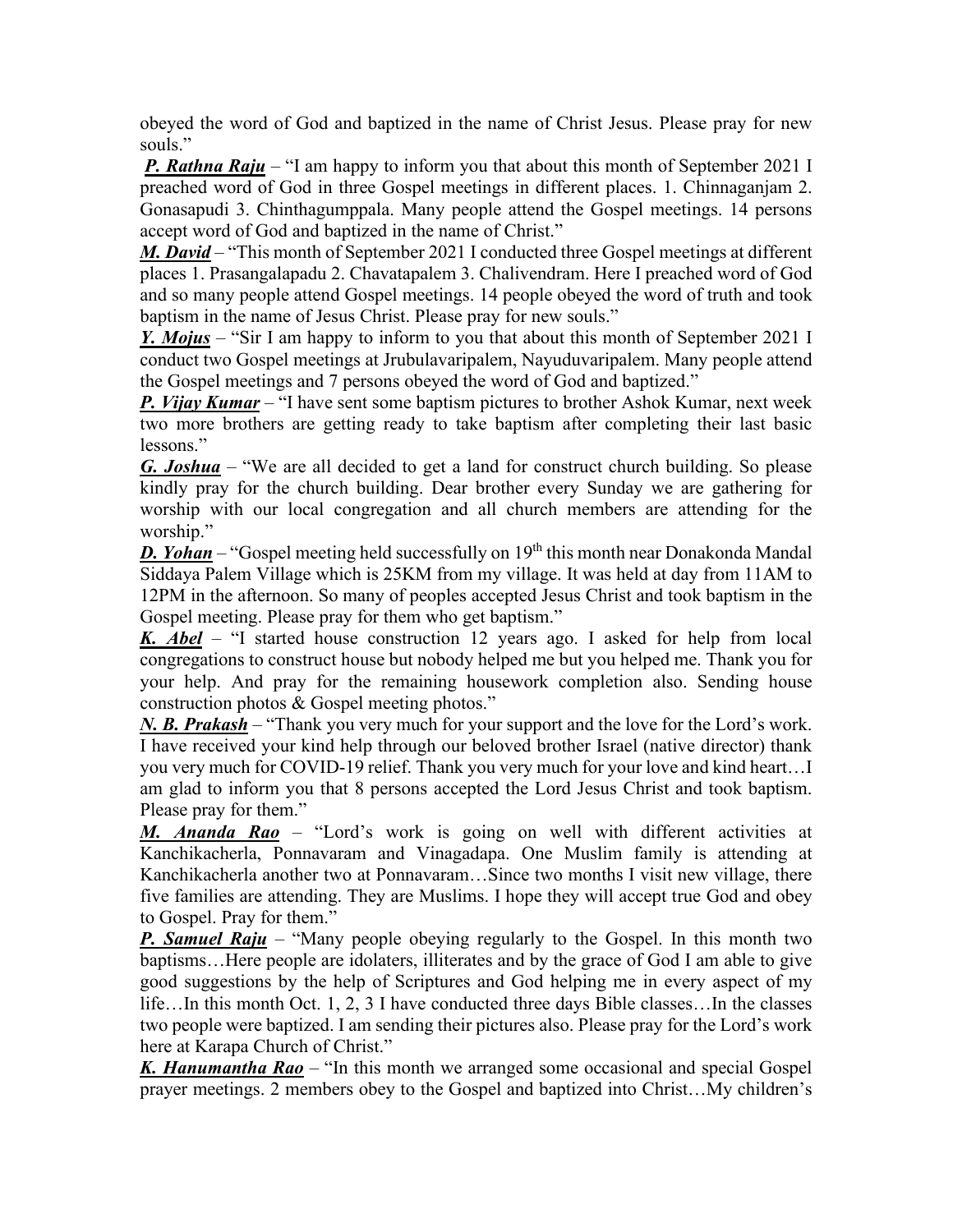are going into higher studies and the family expenditures are growing high and also fuel rates. The church members loosed their jobs so please pray for them. Please pray for all these needs in your daily prayers."

*M. Ankiah* – "We conducted Gospel meeting 9<sup>th</sup> September 2021 Karavadi. In this meeting I preached the Gospel word in the name of Jesus Christ. We conducted Gospel work  $16<sup>th</sup>$ September 2021 at Trovagunta. In this meeting I preached the word of God, in the name of Jesus Christ. 10 members baptized in the name of Jesus Christ."

*G. Vijaya Kumar* – "Last week I attend to Gospel meeting at Hukkumpeta. I am visiting house to house to study the Bible with families. In the midst of the week I am visiting some Hindu families at Hukkumpeta. We are waiting to see you and we need your presence for church building opening in Rajahumundry Church of Christ by your hands. Please pray for remaining work to complete the church building…Local congregation planning to contribute some works."

*S. Ramakrishna Rao* – "The month of September I gave 9 baptisms in my working area." *A. Prabhudass* – "Dear brother, unfortunately the COVID19 third phase, the government of Tamilnadu extended partial lockdown again. Due to this condition the church programs preformed from Monday to Thursday….But the worship conducted in shouses on Sunday. The church programs conducted in every week like this manner. We are expecting partial lockdown may be revoked. Please pray for Lord's ministry at Arokonam."

*Y. Jaya Rao* – "Pattabiraim Leper Colony church building construction works have been finished. White washing and painting works are pending. Bro. Ashok Kumar helped this construction works for the past few months. We hope Bro. Ashok Kumar will help finish the pending work."

*N. M. Sadhanndam son of N. Ananda Rao* – "I have received your monthly support continuously. Last month I received rs8000. Even in this lockdown situation, Bro Harry L. Summers (White Hall Church of Christ India Missions) and native director U. Israel never failed to help the church as a church...We're thanking God for this goodness."

*S. Prabhakar* – "In this month of September  $12<sup>th</sup>$  to  $16<sup>th</sup>$  I was in Prakasam district. There I conducted a one day Bible class for the preachers in Chintalapalem Church of Christ in Prakasam district. And in this district I spent these four days in order to conduct night Gospel meetings in Pusalapadu, Bestavaripeta. Three brothers were baptized. I forwarded their baptism photos to brother Ashok guru."

#### **Christmas Gifts For The Orphans**

We want to especially thank everybody who donated money for Christmas gifts for the kids in our orphanage at Rachapudi Village. We were able to send \$1950 to purchase gifts for the 65 true orphans that live there. That comes out to a \$30 gift for each child. \$30 goes a lot further in India than it does in the USA.

#### **Thank You To All Of Our Regular Contributors. We Could Not Be Doing This Great Work Without Your Support. November Workshop Was A Great Success**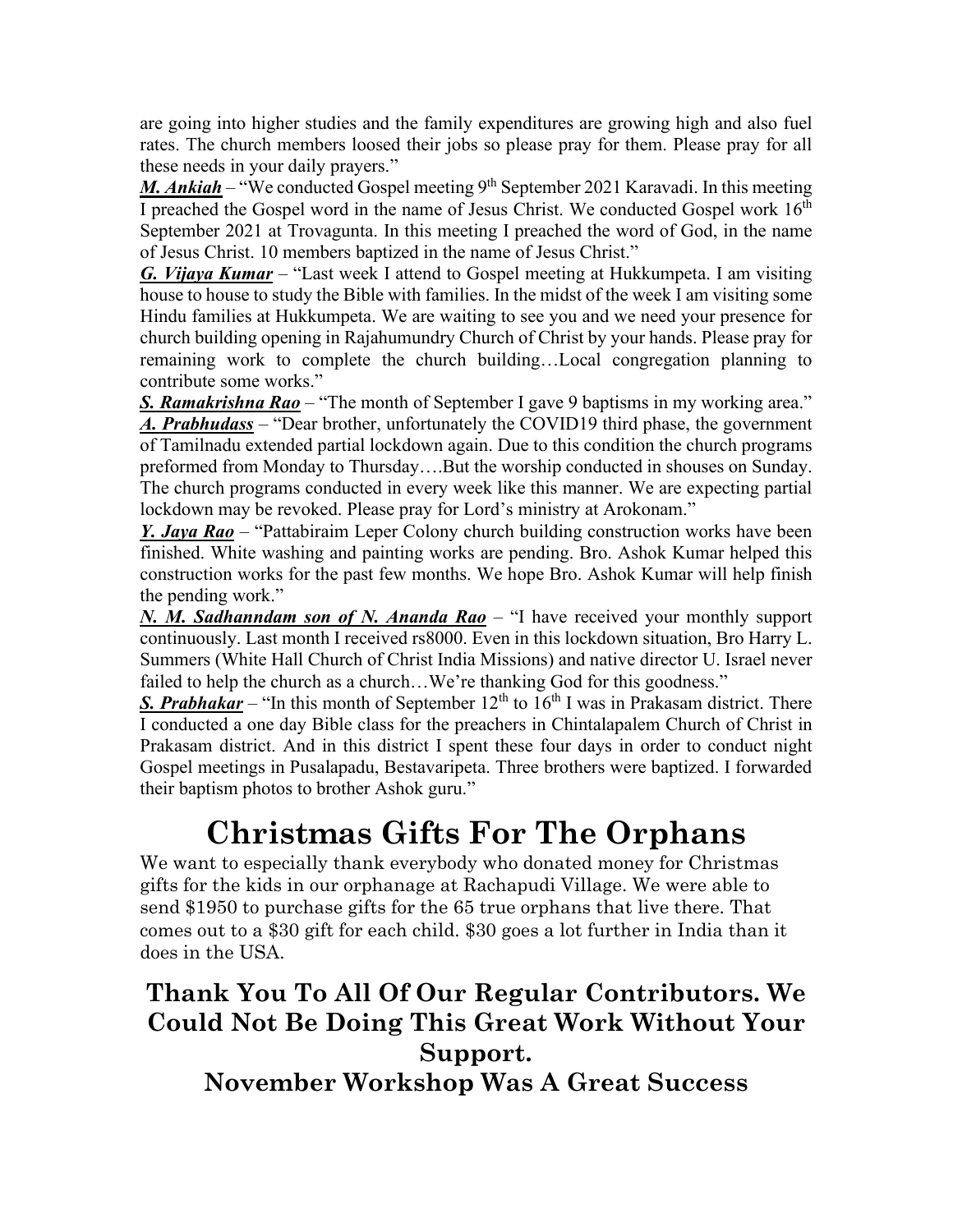A preacher's workshop was held at the Inkollu church of Christ building November 24-27. The native director of our program, brother U. Israel, hosted it. Over 100 preachers and hundreds of other brothers and sisters in Christ attended. Several denominational preachers were in attendance. Three denominational preachers were baptized in the name of Jesus Christ for the forgiveness of their sins. We will get them enrolled in our preacher training school and hopefully be able to baptize all their members and change their congregations into true churches of Christ. This would be nearly impossible in America but it has happened a number of times in our working area of India.

### **Budget For Our Ministry**

Providing a stipend to 30 native missionaries, teachers in the preacher training school salaries, administrator of orphanage salary, native director's salary, etc. - \$2250 each month

Providing care for 65 true orphans at our Orphan Home in Rachaputi - \$2000 each month Tuition for deaf orphan girl at special school - \$50 each month

Benevolent help at a leper colony near Chennai - \$300 each month

Preacher Training School expenses - \$300 each month

Fee for wiring money to India - \$60 each month

Four thousand Telegu or Tamil Bibles for new converts - \$12,800 per year

Four thousand song books for new converts - \$4120 per year

One motorcycle for a preacher each year - \$1200 per year

Twenty bicycles for preaching school graduates - \$2000 every two years

Change of clothing for all widows and widowers in a different congregation each year - \$300 per year

Help build one church building - \$10,000 each year

Help build one prayer shed (smaller church building) - \$6000 each year

Emergency medical expenses and medicines - \$2000 per year

Expenses for Harry Summers' annual trip to India (White Hall church of Christ pays these expenses in odd number years) - \$5000 each even numbered year

Additional stipend of \$50 each month for all thirty native missionaries during Corona virus pandemic - \$1500 each month

#### **Contributing To This Work**

If you wish to contribute to this India work please make all checks payable to WHITE HALL CHURCH OF CHRIST and write INDIA MISSIONS on the memo line. You may send monthly or onetime contributions to the White Hall Church of Christ or to Harry Summers. Both mailing addresses are on the front page of this Newsletter.

Harry Summers

 India Missions Evangelist White Hall Church of Christ